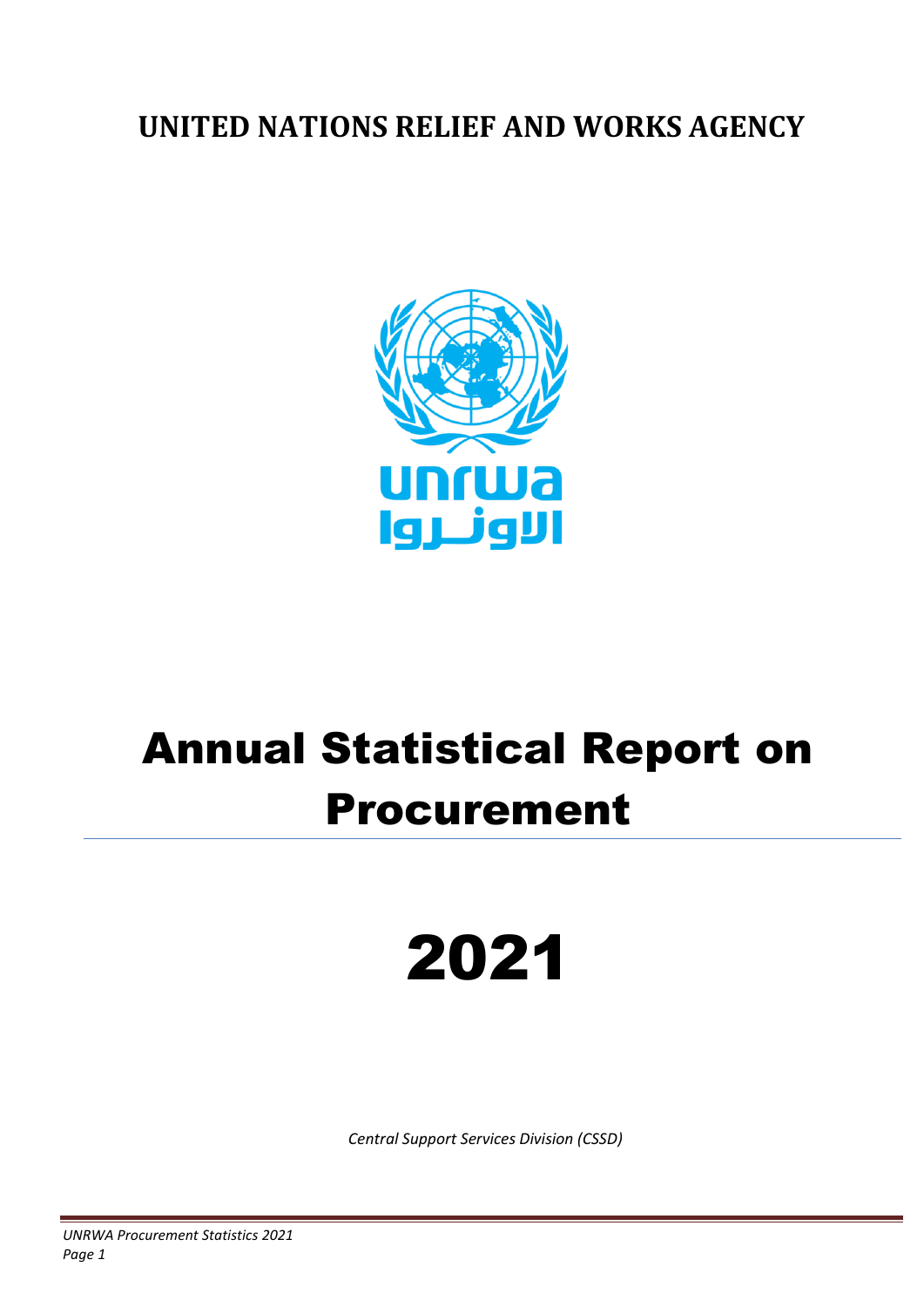|  |  | 1. Breakdown of Procurement per Contracts Type and Issuing Locations |  |  |  |  |
|--|--|----------------------------------------------------------------------|--|--|--|--|
|--|--|----------------------------------------------------------------------|--|--|--|--|

| ID             | <b>Location</b> | <b>Category</b>  | Value (US \$) | % from same<br>category          | <b>Proportion</b> | <b>No. of POs</b><br><b>Issued</b> | <b>Proportion</b> |
|----------------|-----------------|------------------|---------------|----------------------------------|-------------------|------------------------------------|-------------------|
| $\Omega$       | HQ              | Goods            | 95,814,080    | 63.13%                           | 34.51%            | 808                                | 7.90%             |
| 0              | HQ              | <b>Services</b>  | 10,145,093    | 12.65%                           | 3.65%             | 387                                | 3.78%             |
| $\mathbf{0}$   | HQ              | Construction     | 1,369,880     | 3.00%                            | 0.49%             | 11                                 | 0.11%             |
| 2              | <b>FOG</b>      | Goods            | 15,861,855    | 10.45%                           | 5.71%             | 1,690                              | 16.52%            |
| $\overline{2}$ | <b>FOG</b>      | Services         | 22,463,468    | 28.01%                           | 8.09%             | 1,015                              | 9.92%             |
| $\overline{2}$ | <b>FOG</b>      | Construction     | 20,136,739    | 44.13%                           | 7.25%             | 58                                 | 0.57%             |
| 3              | <b>FOL</b>      | Goods            | 5,583,042     | 3.68%                            | 2.01%             | 726                                | 7.10%             |
| 3              | <b>FOL</b>      | <b>Services</b>  | 20,331,441    | 25.35%                           | 7.32%             | 1,668                              | 16.31%            |
| 3              | <b>FOL</b>      | Construction     | 5,573,386     | 12.21%                           | 2.01%             | 147                                | 1.44%             |
| 4              | <b>FOS</b>      | Goods            | 25,687,942    | 16.93%                           | 9.25%             | 558                                | 5.46%             |
| 4              | <b>FOS</b>      | <b>Services</b>  | 4,664,104     | 5.82%                            | 1.68%             | 832                                | 8.14%             |
| 4              | <b>FOS</b>      | Construction     | 606,000       | 1.33%                            | 0.22%             | $\mathfrak{p}$                     | 0.02%             |
| 5              | <b>FOJ</b>      | Goods            | 597,528       | 0.39%                            | 0.22%             | 231                                | 2.26%             |
| 5              | <b>FOJ</b>      | <b>Services</b>  | 9,721,484     | 12.12%                           | 3.50%             | 378                                | 3.70%             |
| 5              | <b>FOJ</b>      | Construction     | 140,990       | 0.31%                            | 0.05%             | 37                                 | 0.36%             |
| 6              | <b>FOW</b>      | Goods            | 8,229,736     | 5.42%                            | 2.96%             | 1,007                              | 9.85%             |
| 6              | <b>FOW</b>      | Services         | 12,881,404    | 16.06%                           | 4.64%             | 650                                | 6.36%             |
| 6              | <b>FOW</b>      | Construction     | 17,807,446    | 39.02%                           | 6.41%             | 22                                 | 0.22%             |
|                |                 | Total Value (\$) | 277,615,618   | <b>Total No. of Transactions</b> |                   | 10,227                             |                   |

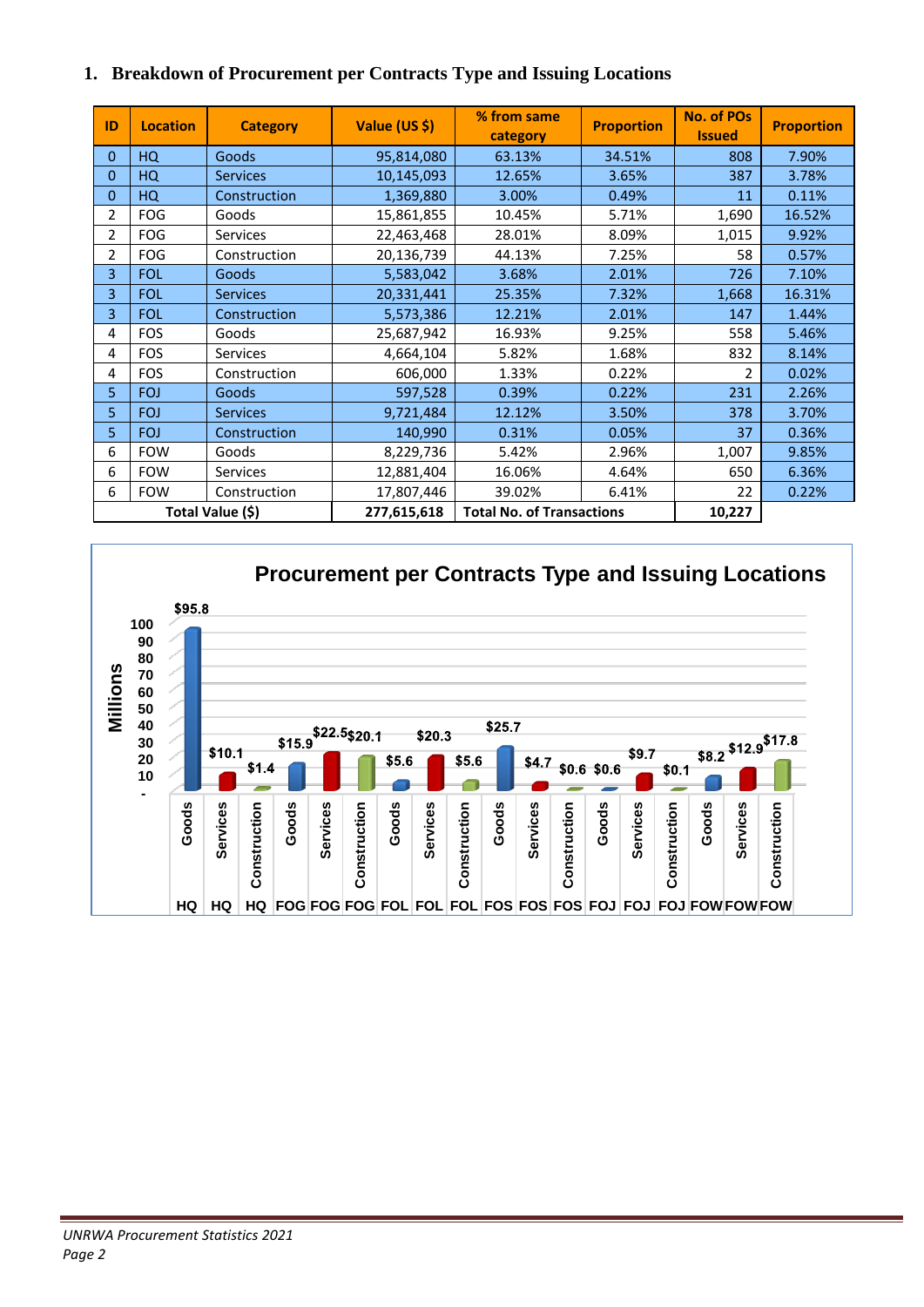#### **2. Summary of Procurement Value per Issuing Location**

|            | <b>Amount US \$</b> | Proportion       |
|------------|---------------------|------------------|
| <b>HQ</b>  | 107,329,054         | 39%              |
| <b>FOG</b> | 58,462,062          | 21%              |
| <b>FOL</b> | 31,487,868          | 11%              |
| <b>FOS</b> | 30,958,045          | 11%              |
| <b>FOJ</b> | 10,460,002          | 4%               |
| <b>FOW</b> | 38,918,586          | 14%              |
|            | 277,615,618         | <b>US Dollar</b> |



**3. Comparison between 2020 and 2021 Total Procurement Volume per Contracts Type**

|                     | 2021                                                                           |      |        |      |  |  |  |  |
|---------------------|--------------------------------------------------------------------------------|------|--------|------|--|--|--|--|
|                     | No. of<br><b>Proportion</b><br><b>Proportion</b><br><b>Total</b><br><b>POs</b> |      |        |      |  |  |  |  |
| Goods               | 151,774,183                                                                    | 55%  | 5,020  | 49%  |  |  |  |  |
| <b>Services</b>     | 80,206,994                                                                     | 29%  | 4,930  | 48%  |  |  |  |  |
| <b>Construction</b> | 45,634,441                                                                     | 16%  | 277    | 3%   |  |  |  |  |
|                     | 277,615,618                                                                    | 100% | 10.227 | 100% |  |  |  |  |





| Total       | <b>Proportion</b> | No. of<br><b>POs</b> | <b>Proportion</b> |  |  |  |  |  |  |
|-------------|-------------------|----------------------|-------------------|--|--|--|--|--|--|
| 118,198,357 | 52%               | 5,052                | 55%               |  |  |  |  |  |  |

**2020**

| Goods               | 118,198,357 | 52%  | 5.052 | 55%  |
|---------------------|-------------|------|-------|------|
| <b>Services</b>     | 76,179,378  | 34%  | 3.929 | 42%  |
| <b>Construction</b> | 31,212,306  | 14%  | 261   | 3%   |
|                     | 225.590.041 | 100% | 9.242 | 100% |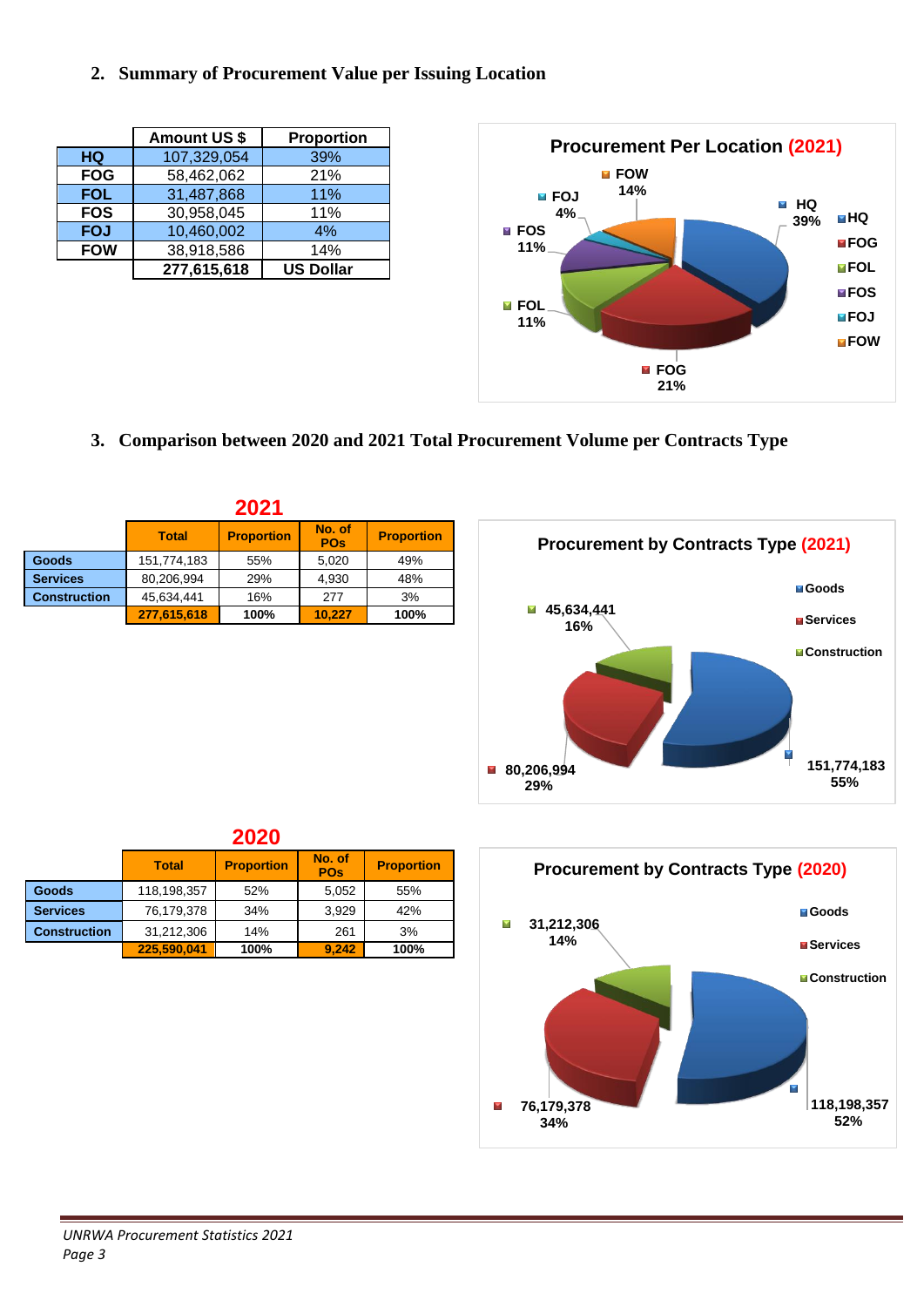#### **4. No. of Goods Purchase Orders by Destination**

|                | <b>Delivery Location</b> |            |            |            |            |            |     |               |
|----------------|--------------------------|------------|------------|------------|------------|------------|-----|---------------|
|                |                          | <b>FOG</b> | <b>FOL</b> | <b>FOS</b> | <b>FOJ</b> | <b>FOW</b> | HQ  | <b>Totals</b> |
|                | <b>HQ</b>                | 89         | 38         | 45         | 357        | 45         | 234 | 808           |
|                | <b>FOG</b>               | 1,674      |            |            |            |            | 16  | 1,690         |
| <b>Issuing</b> | <b>FOL</b>               |            | 721        |            |            |            |     | 726           |
| <b>Field</b>   | <b>FOS</b>               |            | ົ          | 556        |            |            |     | 558           |
|                | <b>FOJ</b>               |            |            |            | 230        |            |     | 231           |
|                | <b>FOW</b>               | 6          |            |            |            | 996        | 5   | 1,007         |
|                | <b>Totals</b>            | 1,769      | 761        | 602        | 587        | 1,041      | 260 | 5,020         |



#### **5. Goods Purchase Orders Dollar Values by Destination**

| <b>Delivery Location</b> |                  |            |            |            |            |            |           |                  |
|--------------------------|------------------|------------|------------|------------|------------|------------|-----------|------------------|
|                          |                  | <b>FOG</b> | <b>FOL</b> | <b>FOS</b> | <b>FOJ</b> | <b>FOW</b> | HQ        | <b>Totals \$</b> |
|                          | <b>HQ</b>        | 81,863,569 | 1,384,736  | 2,081,277  | 6,595,419  | 2,146,217  | 1,742,863 | 95,814,080       |
|                          | <b>FOG</b>       | 15,819,873 |            |            |            |            | 41,983    | 15,861,855       |
| <b>Issuing</b>           | <b>FOL</b>       |            | 5,511,367  |            |            |            | 71,675    | 5,583,042        |
| field                    | <b>FOS</b>       |            | 927        | 25,687,014 |            |            |           | 25,687,942       |
|                          | <b>FOJ</b>       |            |            | 31,040     | 566,488    |            |           | 597,528          |
|                          | <b>FOW</b>       | 11,864     |            |            |            | 8,190,624  | 27,249    | 8,229,736        |
|                          | <b>Totals \$</b> | 97,695,305 | 6,897,030  | 27,799,331 | 7,161,907  | 10,336,840 | 1,883,770 | 151,774,183      |



#### *UNRWA Procurement Statistics 2021 Page 4*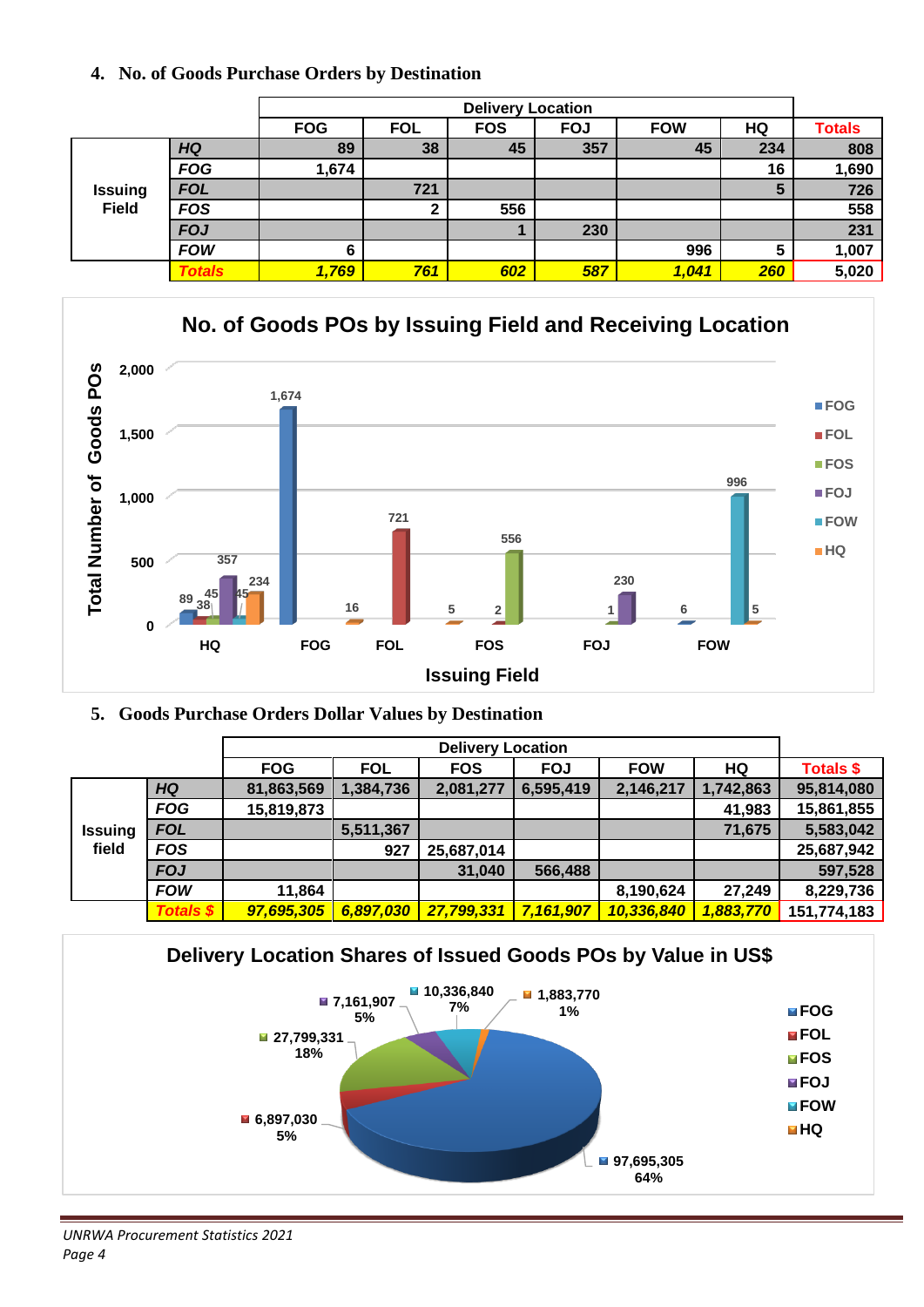

#### **1. Procurement (Goods, Services & Construction) per Suppliers/Contractors Country of Origin (Full List)**

| S.No.          | <b>Vendor Country</b> | <b>Total USD</b> | <b>No. of Contracts</b> |
|----------------|-----------------------|------------------|-------------------------|
| 1              | Palestine             | 103,108,605      | 3,956                   |
| $\overline{2}$ | Lebanon               | 33,572,130       | 2,537                   |
| 3              | <b>Turkey</b>         | 32,504,550       | 26                      |
| $\overline{4}$ | Syria                 | 29,744,461       | 1,373                   |
| $\overline{5}$ | Israel                | 14,597,634       | 440                     |
| $\overline{6}$ | Jordan                | 11,144,723       | 1,456                   |
| $\overline{7}$ | Netherlands           | 10,689,538       | 18                      |
| 8              | France                | 8,920,753        | 2                       |
| 9              | Oman                  | 8,546,371        | 6                       |
| 10             | Denmark               | 6,263,544        | 110                     |
| 11             | India                 | 4,501,112        | 59                      |
| 12             | Cyprus                | 3,763,801        | 32                      |
| 13             | Austria               | 3,251,288        | 22                      |
| 14             | Pakistan              | 1,393,068        | 3                       |
| 15             | United Kingdom        | 1,312,225        | 17                      |
| 16             | Switzerland           | 1,052,966        | 15                      |
| 17             | Utd.Arab Emir.        | 570,335          | 10                      |
| 18             | Spain                 | 524,011          | $\overline{4}$          |
| 19             | <b>USA</b>            | 461,729          | 47                      |
| 20             | Belgium               | 348,554          | 34                      |
| 21             | Bangladesh            | 335,677          | 6                       |
| 22             | Egypt                 | 304,648          | 9                       |
| 23             | Norway                | 229,153          | $\overline{4}$          |
| 24             | Germany               | 226,500          | $\overline{2}$          |
| 25             | Ireland               | 118,230          | 20                      |
| 26             | Canada                | 72,403           | 4                       |
| 27             | Singapore             | 25,430           | $\mathbf 1$             |
| 28             | Sweden                | 13,788           | $\overline{2}$          |
| 29             | Italy                 | 5,882            | $\overline{2}$          |
| 30             | Romania               | 3,704            | 1                       |
| 31             | Australia             | 2,410            | $\overline{2}$          |
| 32             | Philippines           | 2,000            | $\mathbf{1}$            |
| 33             | Eswatini              | 1,751            | $\overline{2}$          |
| 34             | Ukraine               | 1,600            | 1                       |
| 35             | <b>Czech Republic</b> | 399              | 1                       |
| 36             | Slovakia              | 368              | 1                       |
| 37             | Argentina             | 280              | 1                       |
|                | <b>Grand Total</b>    | 277,615,618      | 10,227                  |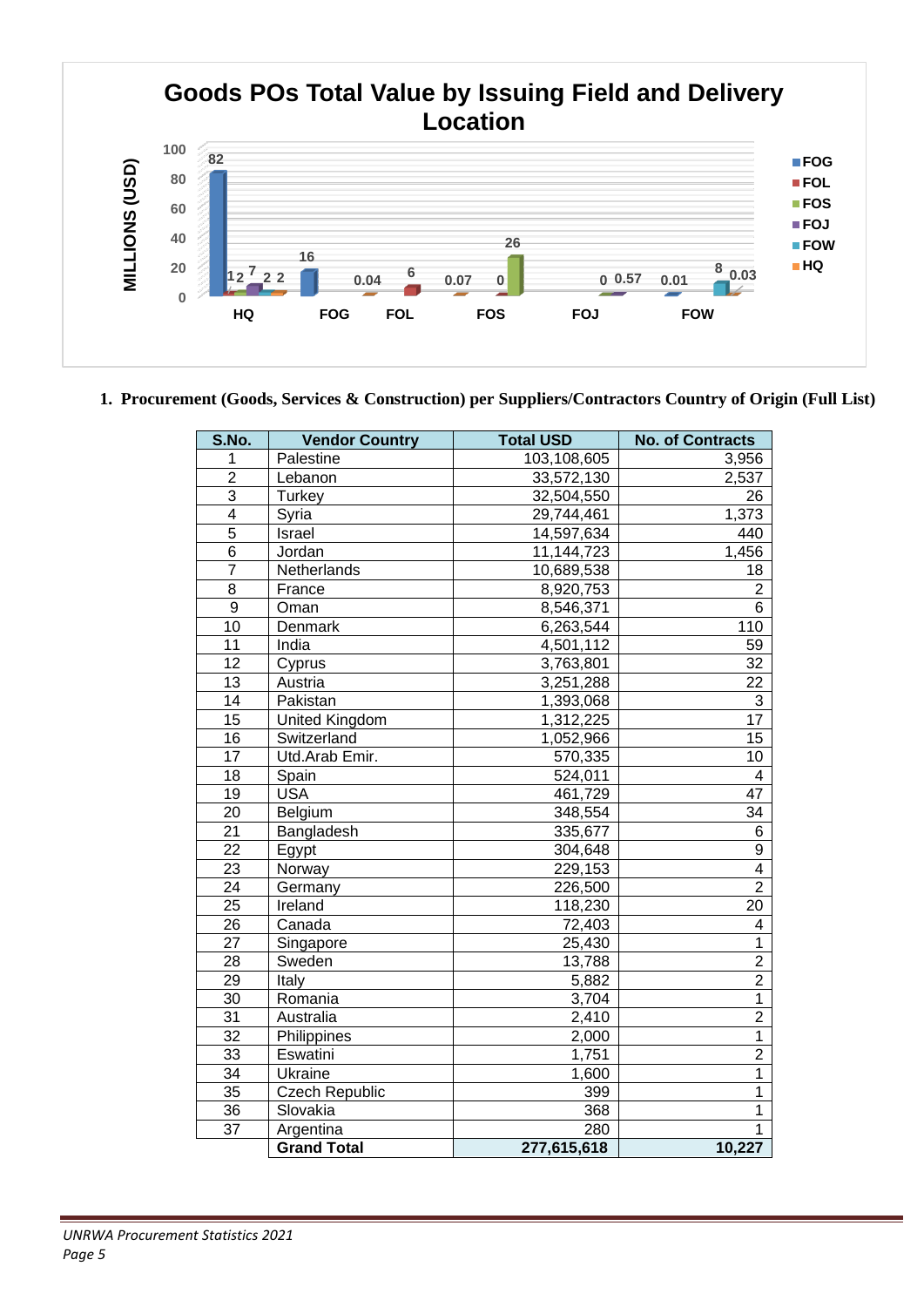#### **2. Analysis by Threshold of Contracts for Goods, Services and Construction**

| <b>Goods</b>        |                           | HQ                   | <b>FOG</b>      | <b>FOL</b>                   | <b>FOS</b>     | <b>FOJ</b>           | <b>FOW</b>           | <b>Totals</b>   | %             |
|---------------------|---------------------------|----------------------|-----------------|------------------------------|----------------|----------------------|----------------------|-----------------|---------------|
|                     | No. of Contracts          | 24                   |                 |                              | $\overline{7}$ |                      |                      | 31              | 0.6%          |
| $>= $1m$            | Value                     | 70,455,797           |                 |                              | 14,613,005     |                      |                      | 85,068,802      | 56%           |
|                     | No. of Contracts          | 11                   | $\overline{2}$  |                              | 5              |                      | $\overline{1}$       | 19              | 0.4%          |
| $>= 500k - 1m$      | Value                     | 7,459,901            | 1,473,535       |                              | 4,005,690      |                      | 905,310              | 13,844,437      | 9.1%          |
|                     | No. of Contracts          | 46                   | 26              | $5\overline{)}$              | 15             |                      | 8                    | <b>100</b>      | 2.0%          |
| $>=100 - 500k$      | Value                     | 10,911,331           | 4,524,268       | 993,288                      | 3,330,074      |                      | 1,297,176            | 21,056,136      | 13.9%         |
|                     | No. of Contracts          | <b>178</b>           | 230             | 106                          | 100            | 12                   | <b>183</b>           | 809             | 16.1%         |
| $>=10 - 100k$       | Value                     | 5,632,901            | 7,062,648       | 3,322,840                    | 2,692,801      | 407,957              | 4,229,762            | 23,348,908      | 15.4%         |
|                     | No. of Contracts          | 549                  | 1,432           | 615                          | 431            | 219                  | 815                  | 4,061           | 80.9%         |
| < 10k               | Value                     | 1,354,151            | 2,801,405       | 1,266,914                    | 1,046,371      | 189,571              | 1,797,489            | 8,455,900       | 5.6%          |
| No. of POs issued   |                           | 808                  | 1.690           | 726                          | 558            | 231                  | 1.007                | 5.020           |               |
| Value \$            |                           | 95,814,080           | 15,861,855      | 5,583,042                    | 25,687,942     | 597,528              | 8,229,736            | 151,774,183     |               |
| <b>Services</b>     |                           | <b>HQ</b>            | <b>FOG</b>      | <b>FOL</b>                   | <b>FOS</b>     | <b>FOJ</b>           | <b>FOW</b>           | <b>Totals</b>   | $\frac{9}{6}$ |
| $>= $1m$            | No. of Contracts          |                      |                 |                              |                | $\blacktriangleleft$ | $\blacktriangleleft$ | $\overline{2}$  | 0.04%         |
|                     | Value                     |                      |                 |                              |                | 8,524,739            | 5,499,958            | 14,024,697      | 17.5%         |
| $>= 500k - 1m$      | No. of Contracts          |                      | 3               | $\overline{4}$               |                |                      | 3                    | 10              | 0.2%          |
|                     | Value                     |                      | 1,929,194       | 3,220,925                    |                |                      | 2,198,511            | 7,348,631       | 9.2%          |
| $>=100 - 500k$      | No. of Contracts          | 30                   | 51              | 25                           | $\overline{4}$ | $\overline{1}$       | $\overline{7}$       | 118             | 2.4%          |
|                     | Value                     | 6,179,272            | 10,273,454      | 6,071,108                    | 727,400        | 396,014              | 2,112,708            | 25,759,956      | 32%           |
| $>=10 - 100k$       | No. of Contracts          | 95                   | 233             | 253                          | 90             | 9 <sup>°</sup>       | 74                   | 754             | 15.36%        |
|                     | Value                     | 3,335,698            | 8,750,715       | 8,493,660                    | 2,384,307      | 242,593              | 1,782,555            | 24,989,529      | 31.2%         |
| <10k                | No. of Contracts          | 262                  | 728             | 1,386                        | 738            | 367                  | 565                  | 4,046           | 82%           |
|                     | Value                     | 630,123              | 1,510,105       | 2,545,747                    | 1,552,397      | 558,138              | 1,287,671            | 8,084,182       | 10.1%         |
| No. of POs Issued   |                           | 387                  | 1,015           | 1,668                        | 832            | 378                  | 650                  | 4,930           |               |
| Value \$            |                           | 10,145,093           | 22,463,468      | 20,331,441                   | 4,664,104      | 9,721,484            | 12,881,404           | 80,206,994      |               |
| <b>Construction</b> |                           | <b>HQ</b>            | <b>FOG</b>      | <b>FOL</b>                   | <b>FOS</b>     | <b>FOJ</b>           | <b>FOW</b>           | <b>Totals</b>   | $\frac{9}{6}$ |
|                     | No. of Contracts          |                      | $\overline{7}$  |                              |                |                      | $\overline{4}$       | 11              | 4%            |
| $>= $1m$            | Value                     |                      | 13,331,814      |                              |                |                      | 15,885,882           | 29,217,696      | 64%           |
|                     | No. of Contracts          |                      |                 |                              |                |                      |                      | $7^{\circ}$     | 2.6%          |
| $>= 500k - < 1m$    | Value                     | $\overline{542,938}$ | 2,792,733       | 650,000                      |                |                      | 681,000              | 4,666,671       | 10.3%         |
|                     | No. of Contracts          | 3                    | 12 <sup>2</sup> | 14                           | $\overline{2}$ |                      | 5 <sup>5</sup>       | 36 <sup>°</sup> | 13%           |
| $>=100 - 500k$      | Value<br>No. of Contracts | 561,974<br>7         | 2,909,892<br>24 | 3,802,009<br>19 <sup>°</sup> | 606,000        |                      | 794,860<br>9         | 8,674,735<br>59 | 19%<br>21%    |
| $>=10 - 100k$       | Value                     | 264.968              | 1,045,303       | 974,577                      |                |                      | 428,706              | 2,713,555       | 5.9%          |
|                     | No. of Contracts          |                      | 11              | 113                          |                | 37                   | 3                    | 164             | 59.4%         |
| $10k$               | Value                     |                      | 56,997          | 146,799                      |                | 140,990              | 16,998               | 361,785         | 0.8%          |
| No. of POs Issued   |                           | 11                   | 58              | 147                          | $\overline{2}$ | 37                   | 22                   | 277             |               |
| Value \$            |                           | 1,369,880            | 20,136,739      | 5,573,386                    | 606,000        | 140,990              | 17,807,446           | 45,634,441      |               |

*UNRWA Procurement Statistics 2021 Page 6*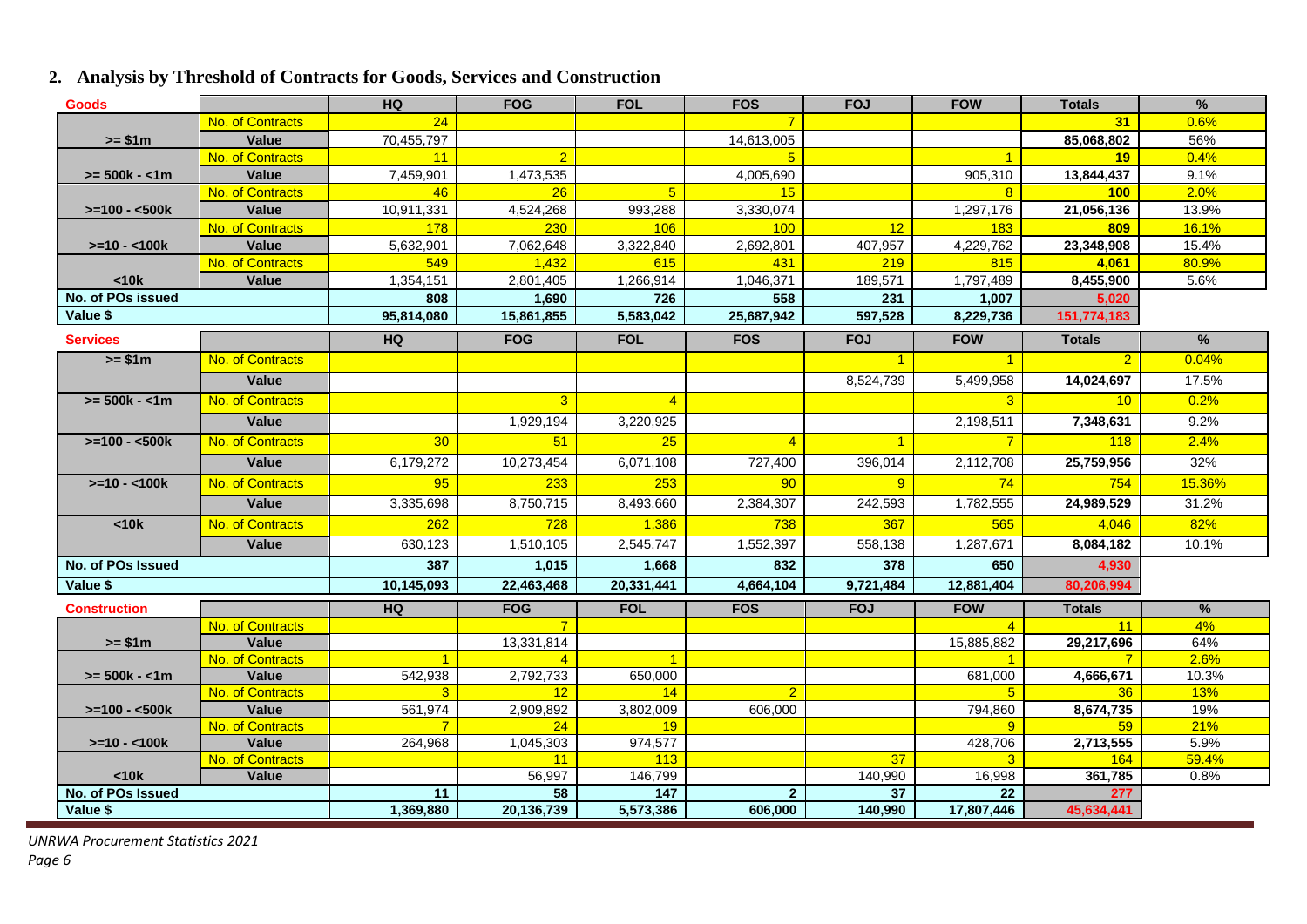#### **3. Procurement per Type of Fund**

|                      | <b>Procurement in 2021</b> |       |                     |               |  |  |  |  |
|----------------------|----------------------------|-------|---------------------|---------------|--|--|--|--|
| <b>Contract Type</b> | <b>Regular Fund</b>        | %     | <b>Project Fund</b> | $\frac{9}{6}$ |  |  |  |  |
| <b>Goods</b>         | \$487,092                  | 0.6%  | \$45,147,350        | 23%           |  |  |  |  |
| <b>Services</b>      | \$29,084,264               | 35%   | \$122,689,919       | 63%           |  |  |  |  |
| <b>Construction</b>  | \$53,596,462               | 64.4% | \$26,610,531        | 14%           |  |  |  |  |
|                      | \$83,167,817               | 30%   | \$194,447,801       | 70%           |  |  |  |  |





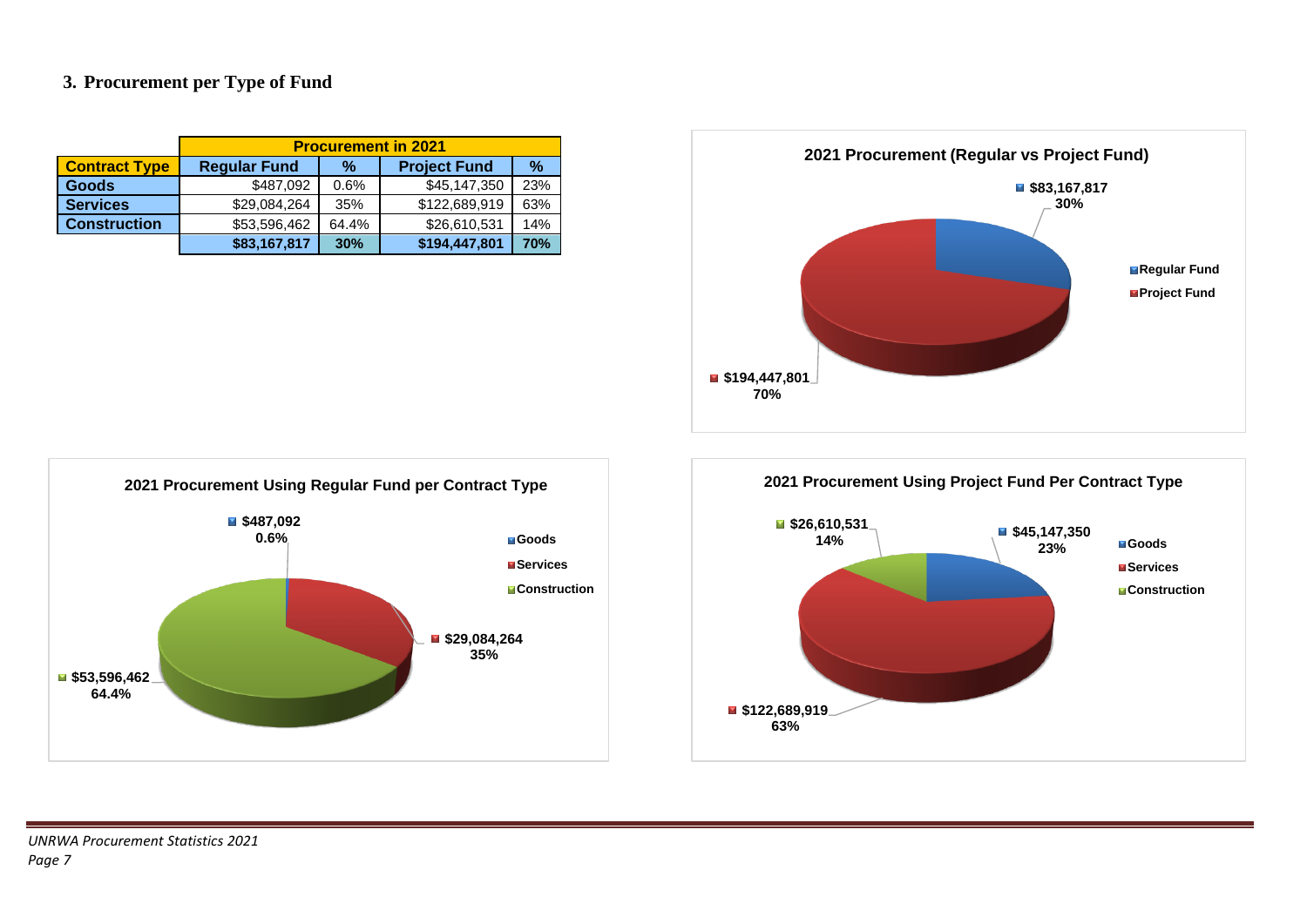#### **4. Purchase of Goods – Items listed based on UNSPSC main group and ranked by the highest dollar value**

| <b>UNSPSC</b> | <b>Description</b>                                                                               | <b>Total Value \$</b> |
|---------------|--------------------------------------------------------------------------------------------------|-----------------------|
| 50000000      | <b>Food Products</b>                                                                             | 95,872,157            |
| 51000000      | <b>Drugs and Pharmaceutical Products</b>                                                         | 14,920,245            |
| 43000000      | Information Technology Broadcasting and Telecommunications                                       | 8,398,506             |
| 15000000      | Fuels, Fuel Additives and Lubricants                                                             | 5,836,541             |
| 42000000      | Medical Equipment, Accessories and Supplies                                                      | 4,931,000             |
| 24000000      | Material Handling, Conditioning, Storage Machinery, Accessories and Supplies                     | 2,505,014             |
| 56000000      | Furniture and Furnishings                                                                        | 2,406,226             |
| 41000000      | Laboratory, Measuring, Observing and Testing Equipment                                           | 2,384,579             |
| 53000000      | Apparel, Luggage and Personal Care Products                                                      | 2,298,458             |
| 44000000      | Office Equipment, Accessories and Supplies                                                       | 1,732,016             |
| 60000000      | Musical Instruments, Games, Toys, Arts, Crafts, Educational Equipment, Accessories &<br>Supplies | 1,354,911             |
| 14000000      | <b>Paper Materials and Products</b>                                                              | 1,314,402             |
| 55000000      | <b>Published Products</b>                                                                        | 1,037,189             |
| 25000000      | Vehicles, Vehicle Accessories and Components                                                     | 947,876               |
| 46000000      | Security, Safety Equipment and Supplies                                                          | 885,538               |
| 52000000      | Domestic Appliances, Supplies and Consumer Electronic Products                                   | 858,333               |
| 26000000      | Power Generation, Distribution Machinery and Accessories                                         | 726,646               |
| 47000000      | <b>Cleaning Equipment and Supplies</b>                                                           | 618,913               |
| 30000000      | Structures, Building, Construction, Manufacturing Components and Supplies                        | 454,406               |
| 40000000      | Distribution, Conditioning Systems Equipment and Components                                      | 399,564               |
| 45000000      | Printing, Photographic, Audio, Visual Equipment and Supplies                                     | 360,096               |
| 12000000      | Chemicals, Bio Chemicals and Gas Materials                                                       | 223,635               |
| 49000000      | Sports, Recreational Equipment, Supplies and Accessories                                         | 209,713               |
| 39000000      | Electrical Systems, Lighting, Components, Accessories and Supplies                               | 195,326               |
| 6666666       | <b>Unspecified Goods</b>                                                                         | 169,290               |
| 23000000      | Industrial Manufacturing, Processing Machinery and Accessories                                   | 163,144               |
| 31000000      | Manufacturing Components and Supplies                                                            | 162,658               |
| 27000000      | <b>Tools and General Machinery</b>                                                               | 148,558               |
| 11000000      | Mineral, Textile, Inedible Plant and Animal Materials                                            | 98,414                |
| 32000000      | <b>Electronic Components and Supplies</b>                                                        | 53,634                |
| 10000000      | Live Plant, Animal Material, Accessories and Supplies                                            | 41,509                |
| 48000000      | Service Industry Machinery and Supplies                                                          | 35,441                |
| 13000000      | Resin, Rosin, Rubber, Foam, Films and Plastic Materials                                          | 22,794                |
| 22000000      | Building and Construction Machinery and Accessories                                              | 7,450                 |
|               |                                                                                                  | 151,774,183           |